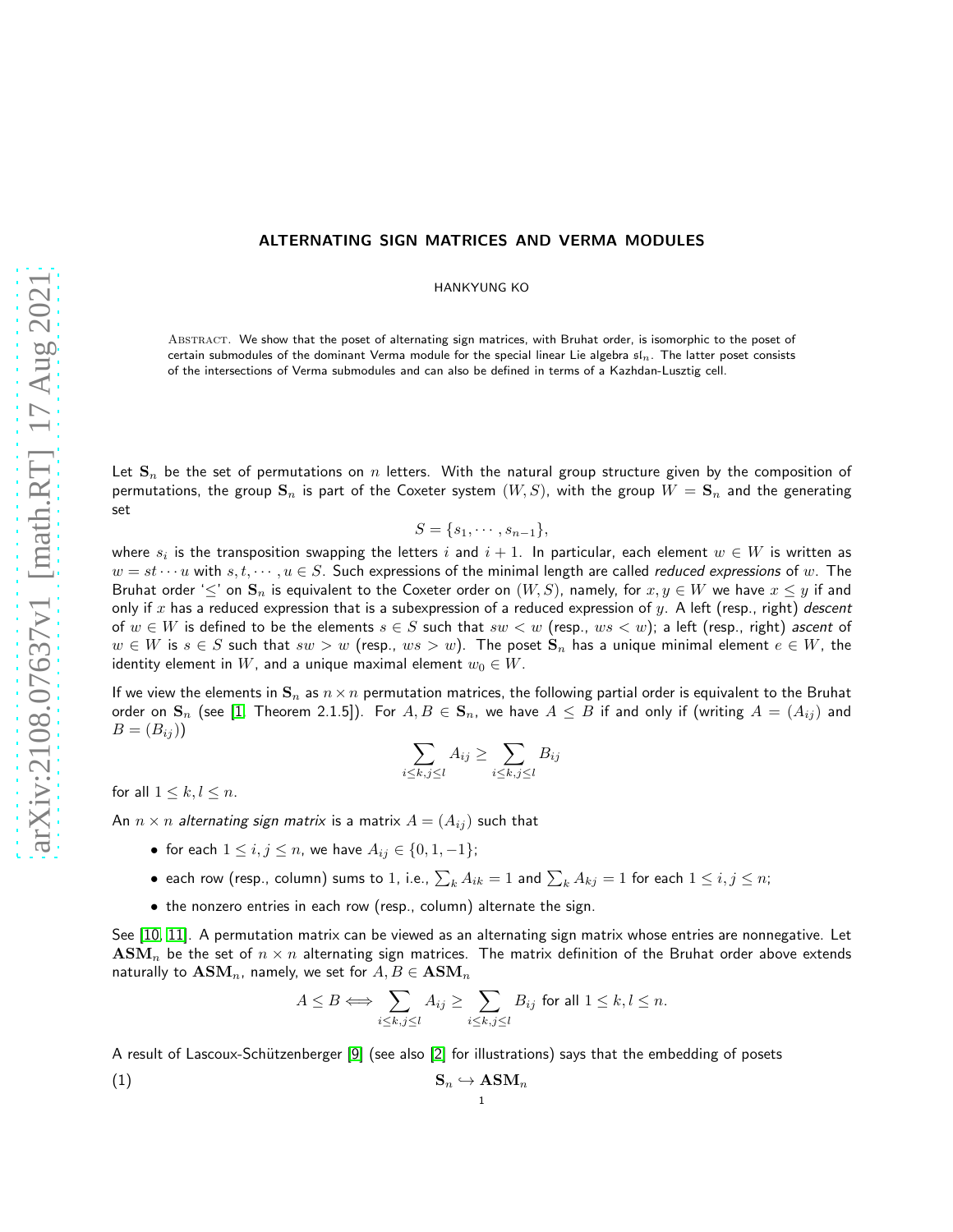#### 2 HANKYUNG KO

realizes the MacNeille completion of the Bruhat order on  $S_n$ . That is, the poset  $\text{ASM}_n$  is the smallest lattice that contains  $S_n$ .

The poset  $S_n$  has categorical lifts in Lie theoretic contexts. We consider the one involving Verma modules of the special linear Lie algebra  $\mathfrak{g} = \mathfrak{sl}_n$  over  $\mathbb C$ . Let us fix Cartan and Borel subalgebras

(2) h ⊂ b ⊂ g.

Associated to [\(2\)](#page-1-0) is the root system and the Weyl group  $(W,S)$  which acts on  $\mathfrak{h}^*$ . The Weyl group  $(W,S)$  agrees with the Coxeter group  $(W, S)$  above. The set S consists of the simple reflections, i.e., reflections with respect to simple roots.

The Verma module of highest weight  $\lambda \in \mathfrak{h}^*$  is defined by inflating the 1-dimensional  $\mathfrak{h}$ -module  $\lambda$  to a b-module  $\mathbb{C}_{\lambda}$  and then inducing to g. That is, we let

(3) 
$$
\Delta(\lambda) = U(\mathfrak{g}) \otimes_{U(\mathfrak{b})} \mathbb{C}_{\lambda}.
$$

Each Verma module  $\Delta(\lambda)$  has the head isomorphic to the simple g-module  $L(\lambda)$  of highest weight  $\lambda$ . We restrict ourselves to the Verma modules whose highest weights are of the form  $w.0 = w\rho - \rho$ , where  $2\rho$  is the sum of all positive roots. (These are exactly the Verma modules and the simple modules in the principal block of the BGG category O; see Section [1.1.](#page-3-0)) Note that  $w.0 \neq x.0$  for  $w \neq x \in W$ . Our shorthand for such Verma and simple modules is

<span id="page-1-2"></span><span id="page-1-0"></span>
$$
\Delta_w := \Delta(w.0) \quad L_w := L(w.0).
$$

Each Verma module  $\Delta_w$ , for  $w \in W$ , is canonically a submodule of  $\Delta_e$  via the unique (up to scalar) map  $\Delta_w \hookrightarrow \Delta_e$ . We thus identify each  $\Delta_w$  with the corresponding submodule in  $\Delta_e$ . Then we have the poset isomorphism

(4) 
$$
\mathbf{S}_n \cong (\{\Delta_w \subseteq \Delta_e \mid w \in W\}, \supseteq) =: \mathbf{Ver}_n,
$$

that is, we have for all  $w, x \in W$ 

<span id="page-1-1"></span>
$$
\Delta_w \subseteq \Delta_x \Longleftrightarrow w \geq x.
$$

Our goal, achieved in Theorem [13,](#page-8-5) is to give a representation theoretic interpretation of the MacNeille completion  $\mathbf{S}_n \subseteq \mathbf{ASM}_n$  extending the isomorphism [\(4\)](#page-1-1):

Theorem A. There is a poset isomorphism

$$
\mathbf{ASM}_n \cong (\{ \bigcap_{x \in U} \Delta_x \subseteq \Delta_e \mid U \subseteq W \}, \supseteq) =: \overline{\mathbf{Ver}_n}
$$

such that the diagram of posets

$$
\begin{aligned}\n\text{ASM}_n &\xrightarrow{\simeq} \overline{\text{Ver}_n} \\
\text{UL} &\xrightarrow{\qquad \qquad \text{UL} \\
\text{S}_n &\xrightarrow{\simeq} \text{Ver}_n\n\end{aligned}
$$

is commutative.

The intersections  $\bigcap_{x\in U}\Delta_x$  have a nice characterization implicit in [\[6\]](#page-8-6). The characterization is in terms of the Kazhdan-Lusztig two-sided (pre)order  $\leq_J$  on  $\mathbf{S}_n$  with respect to the Kazhdan-Lusztig basis [\[5\]](#page-8-7) (see [\[6,](#page-8-6) Section 2.3 and Section 1.1] for definitions and more information; see also [\[4\]](#page-8-8) which describes the order  $\leq_J$  via the Robinson-Schensted correspondence as the dominance order on partitions). With respect to  $\leq_J$ , the element  $w_0 \in W$  is maximal and forms, by itself, the ultimate two-sided cell  $\{w_0\}$ . All  $w_0s$  (and  $sw_0$ ) with  $s \in S$  belong to the same two-sided cell  $J$ , called the penultimate cell, which is maximal in  $W \setminus \{w_0\}$  with respect to  $\leq_J$ . The set  $J$  is thought of as an  $(n-1) \times (n-1)$  grid: it contains for each  $1 \le i, j \le n-1$  exactly one element  $z \in W$  with left (resp., right) ascent  $\{s_i\}$  (resp.,  $\{s_j\}$ ) and no other elements.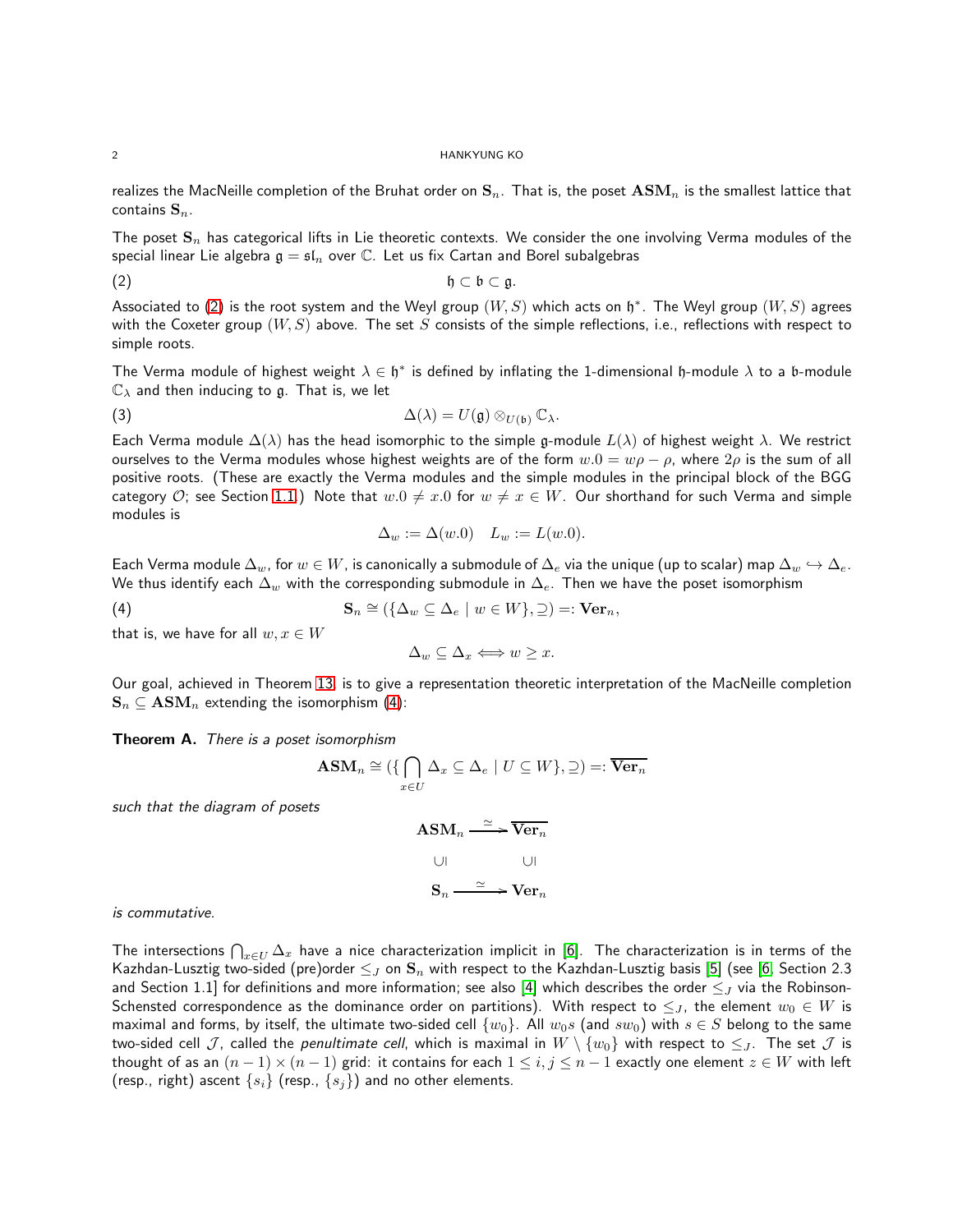<span id="page-2-0"></span>

FIGURE 1. The poset  $\text{ASM}_3$ 

Then we have (see Proposition [10\)](#page-6-0)

<span id="page-2-1"></span>(5) 
$$
\{ \bigcap_{x \in U} \Delta_x \subseteq \Delta_e \mid U \subseteq W \} = \{ M \subseteq \Delta_e \text{ gradable} \mid [\text{soc}(\Delta_e/M) : L_z] = 0 \text{ for } z \notin \mathcal{J} \} =: \textbf{Sub}_n^{\mathcal{J}}.
$$

The gradable condition in the right hand side refers to the positive grading explained in Section [1.1,](#page-3-0) although the condition is equivalent to requiring that the socle series of M agrees with the socle series of  $\Delta_e$  intersected with  $M$ , which needs no reference to the grading.

**Example.** Let  $n = 3$ . We label the simple reflections as  $S = \{s_1, s_2\}$ . The two-sided order on  $\mathbf{S}_3$  is  $\{e\} < \mathcal{J} =$  $\{s_1, s_2, s_1s_2, s_2s_1\} < \{w_0\}$ , where  $w_0 = s_1s_2s_1 = s_2s_1s_2$ , and  $\mathbf{S}_3$  is embedded into the poset  $\mathbf{ASM}_3$  as displayed in Figure [1.](#page-2-0) The only element in  $\mathbf{ASM}_3$  that does not belong to  $\mathbf{S}_3$  can be written as  $s_1 \vee s_2$ . The corresponding submodules of  $\Delta_e$  and their visualization are in Figure [2.](#page-3-1) A circle at  $(w, d)$  corresponds to the composition factor  $L_w$  (with  $w \in \mathcal{J}$ ) of  $\Delta_e$  in the d-th radical layer; the circle being filled (resp., empty) encodes the composition factor being (resp., not being) contained in  $\Delta_w\subseteq\Delta_e.$  Note for any  $U\subset{\bf S}_3$  that the intersection  $\bigcap_{x\in U}\Delta_x$ coincides with one of the displayed submodules, e.g.,  $\Delta_{s_1s_2}\cap\Delta_{s_2s_1}=\Delta_{w_0}.$ 

Remark 1. The isomorphism  $\mathrm{Ver}_n \cong (W, \leq)$  holds for all semisimple complex Lie algebras  $\mathfrak g$  and their Weyl groups W with the Bruhat order  $\leq$ . However, in all types other than A (and other than the dihedral types), the equality [\(5\)](#page-2-1) does not hold. This follows from a recent work [\[7\]](#page-8-9) where related homological problems are discussed. Also, neither the poset  $\overline{\bf Ver}_n$  nor the poset  $({\bf Sub}_n^{\cal J},\supseteq)$  seems to agree with the MacNeille completion of the Bruhat order on the Weyl group in general. However, it is a good question whether either  $\overline{\text{Ver}_n}$  or  $\text{Sub}_n^{\mathcal{J}}$  is related to some variation of the alternating sign matrices (see [\[8\]](#page-8-10) for several of them).

Remark 2. A similar realization of the alternating sign matrices might exist for other Lie theoretic categories. We do not look into this in the current paper, except we easily derive an analogue of our main theorem for the periplectic Lie superalgebra using the result in [\[3\]](#page-8-11). We explain this example in Remark [16.](#page-8-12)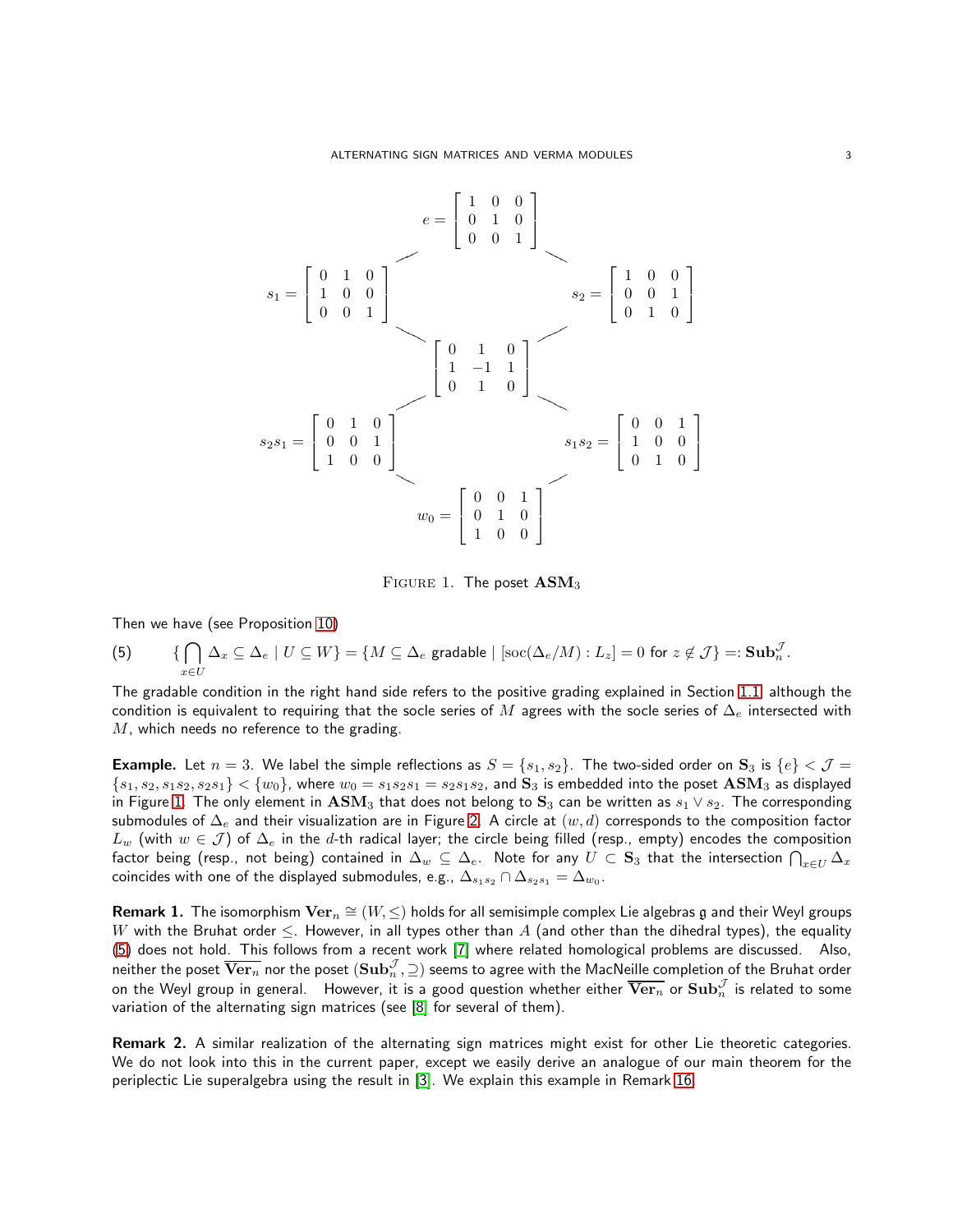<span id="page-3-1"></span>

FIGURE 2. The elements in  $Ver<sub>3</sub>$ 

Acknowledgments. We thank Valentin Buciumas for comments.

#### <span id="page-3-2"></span>1. Verma modules

<span id="page-3-0"></span>1.1. Category O. Verma modules are best discussed in the Bernstein-Gelfand-Gelfand category  $\mathcal{O}$ . The category  $O$  is defined from a triangular decomposition

(6) 
$$
\mathfrak{g} = \mathfrak{n}^+ \oplus \mathfrak{h} \oplus \mathfrak{n}^-.
$$

The category  $O$ , by definition, consists of the g-modules which are finitely generated, semisimple over  $\frak h$ , and locally finite over  $\frak n^+$ . The decomposition [\(6\)](#page-3-2) fixes Cartan and Borel subalgebras as in [\(2\)](#page-1-0) by letting  $\frak b=\frak n^+\oplus\frak h$ , and the Verma modules, as defined in  $(3)$ , belong to  $\mathcal{O}$ .

The simple objects in  $O$  arise as the head of Verma modules. The head of  $\Delta(\lambda)$ , for  $\lambda \in \mathfrak{h}^*$ , is simple and is of highest weight  $\lambda$ . We denote this simple module by  $L(\lambda)$ . The set  $\{L(\lambda)\}_{\lambda\in\mathfrak{h}^*}$  gives a complete irredundant list of simple objects in  $O$  up to isomorphism.

The category  $O$  decomposes into blocks each of which has finitely many simple objects. We will work with a largest (regular) block: the principal block  $O_0$  is the block of  $O$  which contains the trivial g-module. The Verma modules in  $\mathcal{O}_0$  are exactly  $\Delta_w = \Delta(w.0)$  for  $w \in W$  and the simple objects in  $\mathcal{O}_0$  are exactly  $L_w = L(w.0)$  for  $w \in W$ .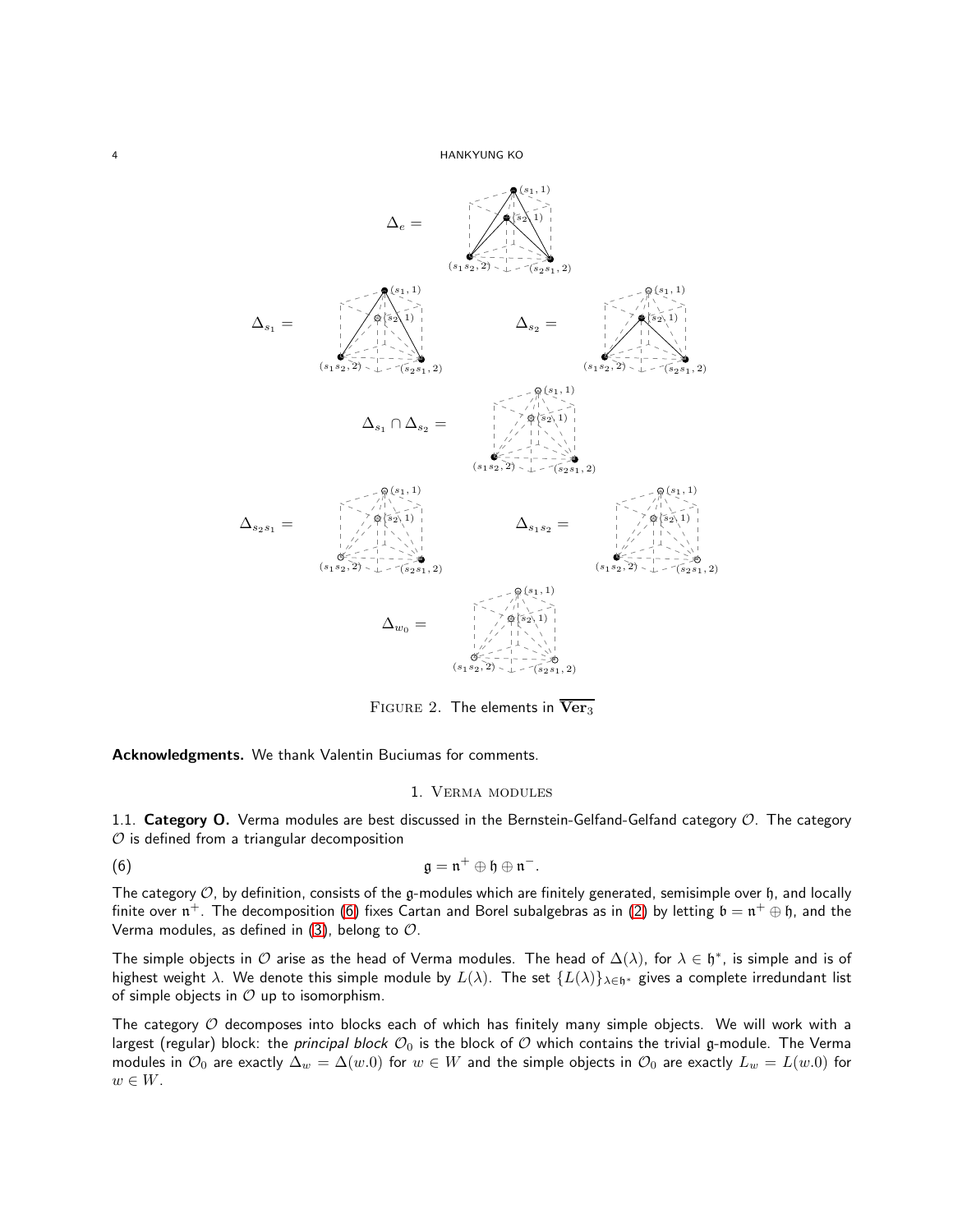By Soergel [\[12\]](#page-8-13), the category  $\mathcal{O}_0$  has a (Z-)graded lift where the grading is moreover Koszul. The Verma modules are gradable and their grading agrees (up to shift) with the radical series. By slight abuse, we denote by  $L_w$  and  $\Delta_w$  the graded simple and Verma modules and denote by  $\mathcal{O}_0$  the graded principal block of  $\mathcal O$  for the rest of the paper. We set  $L_w$  to be concentrated in degree 0 and  $\Delta_w$  to have its head in degree  $\ell(w)$ . Here  $\ell(w)$  is the Coxeter length of w in  $(W, S)$ , which is by definition the length of a reduced expression of w. We denote by  $\langle - \rangle$  the grade shift to the positive direction, so that  $L_w\langle d\rangle$  is in degree d. In other words, we have for each  $w\in W$  the short exact sequence

$$
0 \to \operatorname{rad}\Delta_w \to \Delta_w \to L_w \langle \ell(w) \rangle \to 0
$$

of graded morphisms in  $\mathcal{O}_0$ . Our setting also makes, for  $w \geq x$ , the inclusions  $\Delta_w \hookrightarrow \Delta_x$  graded.

1.2. The penultimate cell and join-irreducible elements. We now state a few results from [\[6\]](#page-8-6) which provide a groundwork for the current paper. Recall that  $J$  denotes the penultimate Kazhdan-Lusztig two-sided cell in W.

<span id="page-4-3"></span>**Proposition 3.** [\[6,](#page-8-6) Proposition 3] For each  $w, x \in W$ , if (a shift of)  $L_x$  appears as a summand of soc  $\Delta_e/\Delta_w$ , then we have  $x \in \mathcal{J}$ .

<span id="page-4-2"></span>**Proposition 4.** [\[6,](#page-8-6) Proposition 12] For each  $z \in \mathcal{J}$  and  $d \in \mathbb{Z}$  we have

 $[\Delta_e: L_z\langle d\rangle] \leq 1.$ 

For the following result, we introduce the set  $J_{1n}$  of join-irreducible elements of the post  $S_n$ . An element in  $w \in S_n$ is called *join-irreducible* if w is not the join of some  $U \subseteq S_n \setminus \{w\}$ . It is shown in [\[9,](#page-8-3) Section 4] that  $JI_n$  are exactly the elements in W with unique left and right descents. Such an element is called bigrassmannian. Note that  $[6]$ states everything in in terms of the bigrassmannian elements.

<span id="page-4-1"></span>**Proposition 5.** [\[6,](#page-8-6) Theorem 1] For  $w \in W$  we have

$$
\operatorname{soc}\Delta_e/\Delta_w \text{ is simple} \Longleftrightarrow w \in \mathbf{JI}_n.
$$

Moreover, the assignment

<span id="page-4-0"></span>(7) 
$$
\Psi: \mathbf{JI}_n \to \{the\ subquotients\ L\ in\ \Delta_e\ such\ that\ L \cong L_z\ for\ z \in \mathcal{J}\}
$$

$$
w \mapsto \operatorname{soc}\Delta_e/\Delta_w
$$

<span id="page-4-4"></span>is a bijection.

1.3. Tetrahedral poset. The bijection [\(7\)](#page-4-0) identifies  $JI_n$  with a combinatorial tetrahedron as follows. Let for  $1 \leq i, j \leq n-1$ 

$$
d(i, j) = \min\{i, j, n - i, n - j\} - 1
$$

and for  $0 \leq k \leq d(i, j)$ 

$$
g(i, j, k) = \frac{(n-1)(n-2)}{2} - |i - j| - 2k.
$$

Then consider the set

**Tetr**<sub>n</sub> = {
$$
(i, j, g(i, j, k)) \in \mathbb{Z}^3 | 1 \le i, j \le n - 1, 0 \le k \le d(i, j)
$$
 }.

The set  $\bm{\mathrm{Tetr}}_n$  is constructed so that the assignment from  $\bm{\mathrm{JI}}_n$  to  $\bm{\mathrm{Tetr}}_n$  given by (using Proposition [5\)](#page-4-1)  $w\mapsto (i,j,g),$ where

$$
\operatorname{soc}\Delta_e/\Delta_w\cong L_z\langle g\rangle
$$

such that  $z \in \mathcal{J}$  is the element with unique left ascent  $s_i$  and right ascent  $s_j$ , is bijective. See [\[6,](#page-8-6) Section 4] for details.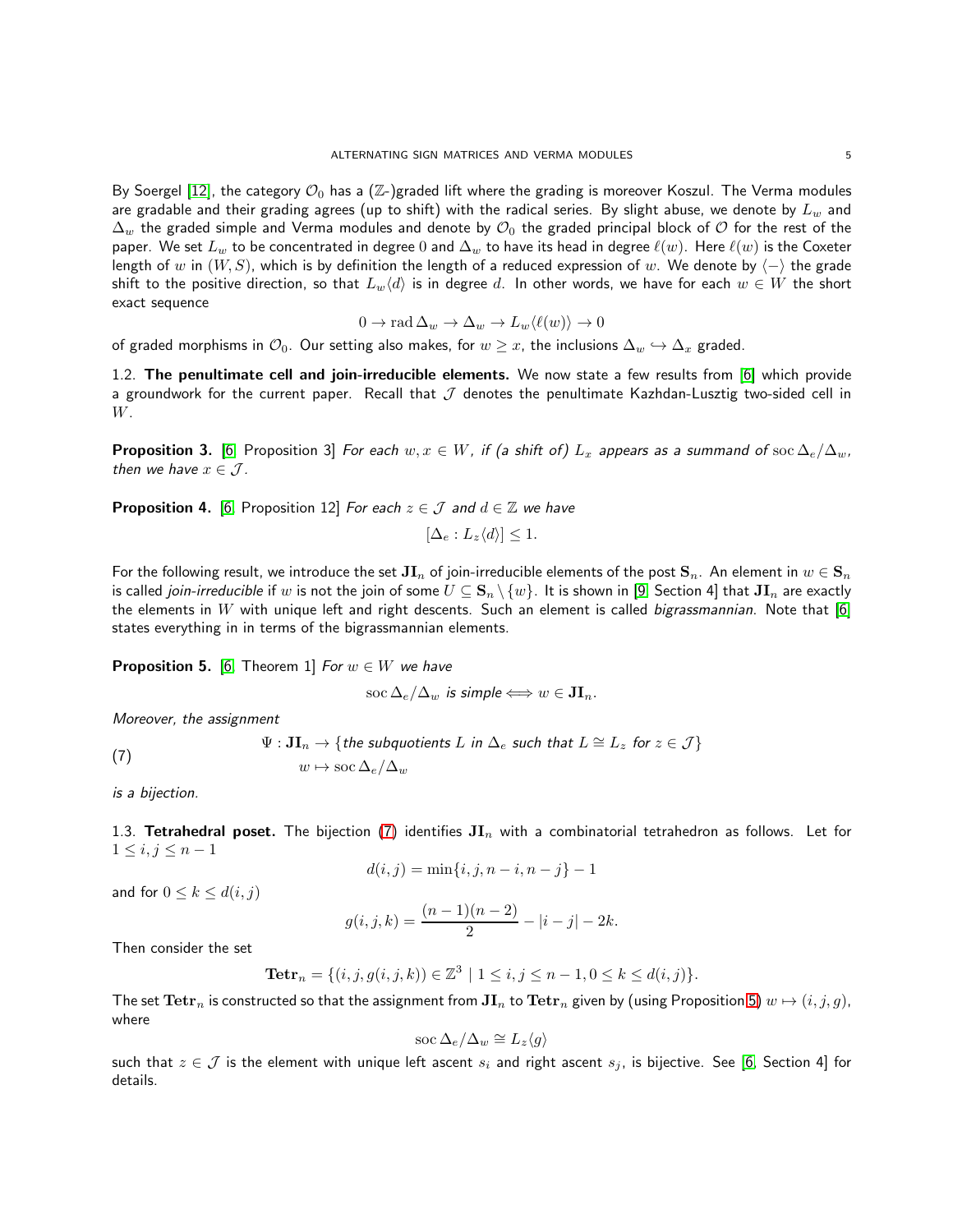We make  $\text{Tetr}_n$  into a poset generated by the relations

$$
(i, j, g) \le (i \pm 1, j, g + 1), \quad (i, j, g) \le (i, j \pm 1, g + 1)
$$

<span id="page-5-0"></span>(whenever both sides belong to  $Tetr_n$ ). See Figure [3](#page-5-0) for an illustration where the edges represent the generating relations.



FIGURE 3. The poset  $\text{Tetr}_n$  for  $n = 3, 4, 5$ .

# <span id="page-5-3"></span>Proposition 6. We have

$$
\mathbf{JI}_n\cong\mathbf{Tetr}_n
$$

as posets via the assignment above.

Proof. This is explained in [\[6,](#page-8-6) Section 4.1, 4.2] (note again that  $JI_n$  is the set of bigrassmannian elements in  $\mathbf{S}_n$ ).

### 2. Comparing subquotients

Statements in the following section involve taking the sum of certain subquotients in  $\Delta_e$ . Here we give a definition to make such statements more precise.

<span id="page-5-2"></span><span id="page-5-1"></span>**Definition 7.** Let U be a set and let  $M, N, N_u \in \mathcal{O}$ , for  $u \in U$ , with  $N, N_u \subseteq M$ .

- (1) We say that the socle of  $M/N$  is contained in the sum of the socles of  $M/N_u$  if
	- for each  $u \in U$ , we have  $N \subseteq N_u$  (Note that this induces the map

$$
\phi_u : \operatorname{soc}(M/N) \to \operatorname{soc}(M/N_u)
$$

for each  $u \in U$ ;

• we have

$$
\bigcap_{u \in U} \ker \phi_u = 0.
$$

- (2) We say that the socle of  $M/N$  contains the sum of the socles of  $M/N_u$  if
	- for each  $u \in U$ , we have  $N \subseteq N_u$  (and the induced map [\(1\)](#page-5-1));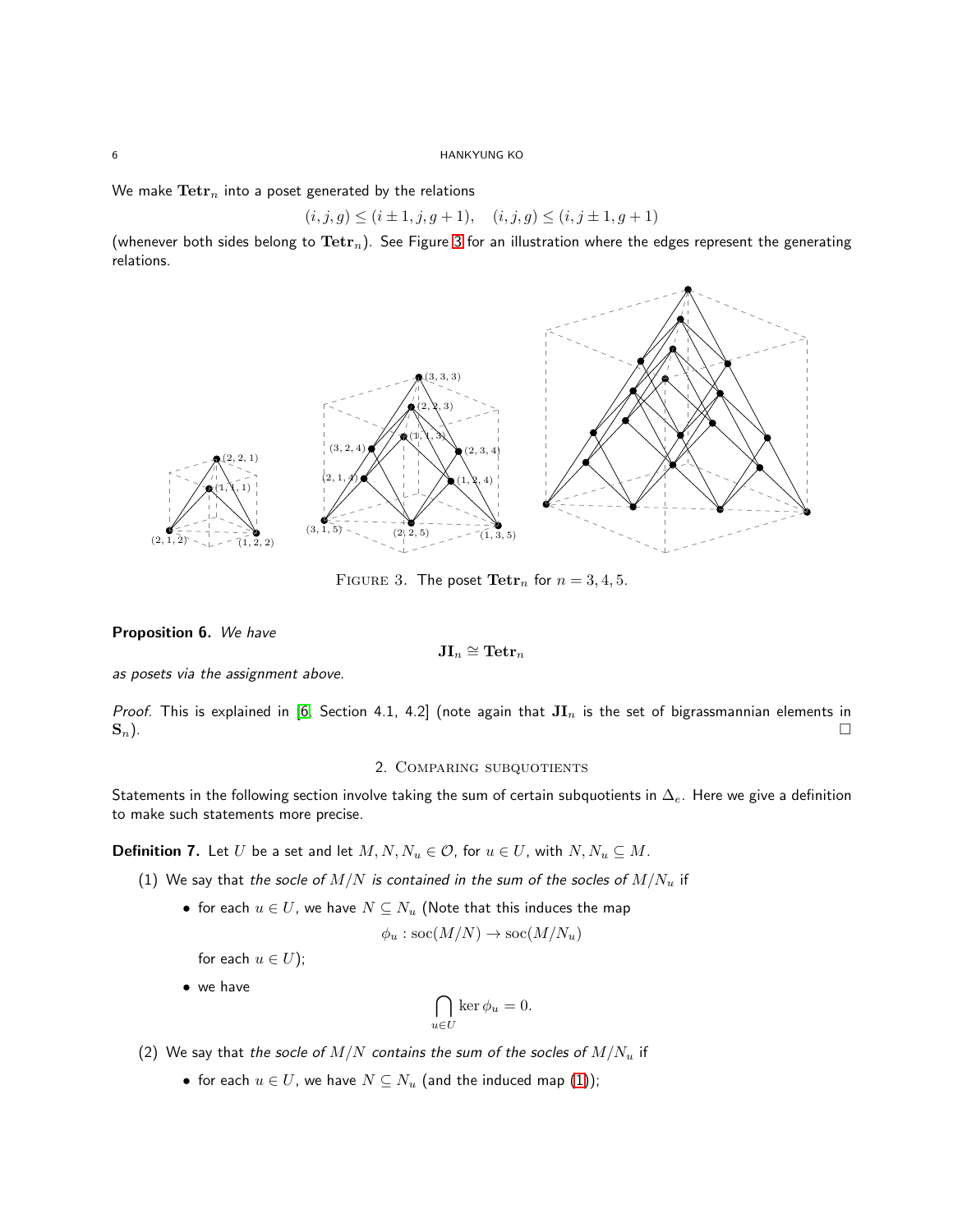• each  $\phi_u$  is surjective.

<span id="page-6-1"></span>(3) We say that the socle of  $M/N$  agrees with the sum of the socles of  $M/N_u$  if it contains and is contained in the socles of  $M/N_u$ .

We shall also use the usual (in)equalities when comparing the subquotients of  $M$ , e.g., write

(8) 
$$
\operatorname{soc}(M/N) = \sum_{u \in U} \operatorname{soc}(M/N_u)
$$

<span id="page-6-5"></span>for Definition [7](#page-5-2) [\(3\)](#page-6-1).

3. Submodules and subquotients of the dominant Verma module

Let us consider the poset of (graded) submodules of the dominant Verma module

$$
\mathbf{Sub}_n = (\{M \in \mathcal{O}_0 \mid M \subseteq \Delta_e\}, \supseteq)
$$

and the subposet

(9) 
$$
\mathbf{Sub}_{n}^{\mathcal{J}} = \{ M \in \mathbf{Sub}_{n} \mid [\text{soc}(\Delta_{e}/M): L_{z}] = 0 \text{ for } z \notin \mathcal{J} \}.
$$

Also consider

$$
\mathbf{BSub}_n = \{ M \in \mathbf{Sub}_n \mid \operatorname{soc}(\Delta_e/M) \cong L_z \text{ for } z \in \mathcal{J} \} = \{ M \in \mathbf{Sub}_n^{\mathcal{J}} \mid \operatorname{soc}(\Delta_e/M) \text{ is simple} \}.
$$

<span id="page-6-3"></span>Proposition 8. We have

(10) 
$$
\mathbf{BSub}_n = \{ \Delta_x \in \mathbf{Sub}_n \mid x \in \mathbf{JI}_n \} \cong (\mathbf{JI}_n, \leq) \subset \mathbf{S}_n,
$$

where the isomorphism is given by  $\Delta_x \mapsto x$ .

*Proof.* The first equality follows from Proposition [5](#page-4-1) and the poset isomorphism follows from  $(4)$ .

<span id="page-6-2"></span>**Proposition 9.** Suppose  $U \subset \mathbf{BSub}_n$  consists of mutually incomparable elements in  $\mathbf{BSub}_n$ . Then we have

<span id="page-6-4"></span>
$$
\operatorname{soc}(\Delta_e/\cap_{M\in U}M)=\sum_{M\in U}\operatorname{soc}(\Delta_e/M)\cong\bigoplus_{M\in U}\operatorname{soc}(\Delta_e/M).
$$

*Proof.* Since each soc( $\Delta_e/M$ ) is simple and is a full isotypic component in (graded)  $\Delta_e$ , it is enough to prove the first equality. For that, we need to consider for each  $N \in U$  the map  $\phi_N : \sec(\Delta_e/\cap_{M \in U} M) \to \sec(\Delta_e/N)$ induced by  $\bigcap_{M\in U}M\hookrightarrow N.$  We need to show that we have  $\bigcap_{M\in U}\ker\phi_M=0$  and that each  $\phi_N$  is surjective.

If  $\bigcap_{M\in U}\ker\phi_M\neq 0$  then there is a simple submodule  $L\subset \Delta_e/\cap_{M\in U}M$  so that  $\phi_N(L)=0$  for all  $N\in U.$ The latter means that the image of L is zero under the quotient  $\Delta_e \to \Delta_e/\cap_{M\in U} M$  which contradicts  $L \subset$  $\Delta_e/\cap_{M\in U}M$ . This proves  $\bigcap_{M\in U}\ker\phi_M=0$ .

To show the surjectivity, note that each soc( $\Delta_e/N$ ) is simple, and thus we need only show all  $\phi_N$  are nonzero. Suppose not, and take  $N \in U$  such that  $\phi_N = 0$ . There is a socle component  $L \subseteq \text{soc}\Delta_e/\cap_{M \in U} M$  which is contained in all submodules of  $\Delta_e$  containing soc( $\Delta_e/N$ ). By the above paragraph and Proposition [4,](#page-4-2) we have  $L=\mathrm{soc}(\Delta_e/N')$  for some  $N'\in U.$  Note that  $N'>N$  (i.e.,  $N'\subset N)$  by construction of  $L.$  But this implies that U contains comparable elements, which contradicts the assumption on U. This proves the surjectivity.  $\Box$ 

<span id="page-6-0"></span>Proposition 10. We have

$$
\mathbf{Sub}_{n}^{\mathcal{J}} = \{ \bigcap_{x \in U} \Delta_{x} \in \mathbf{Sub}_{n} \mid U \subseteq W \} = \overline{\mathbf{Ver}_{n}}.
$$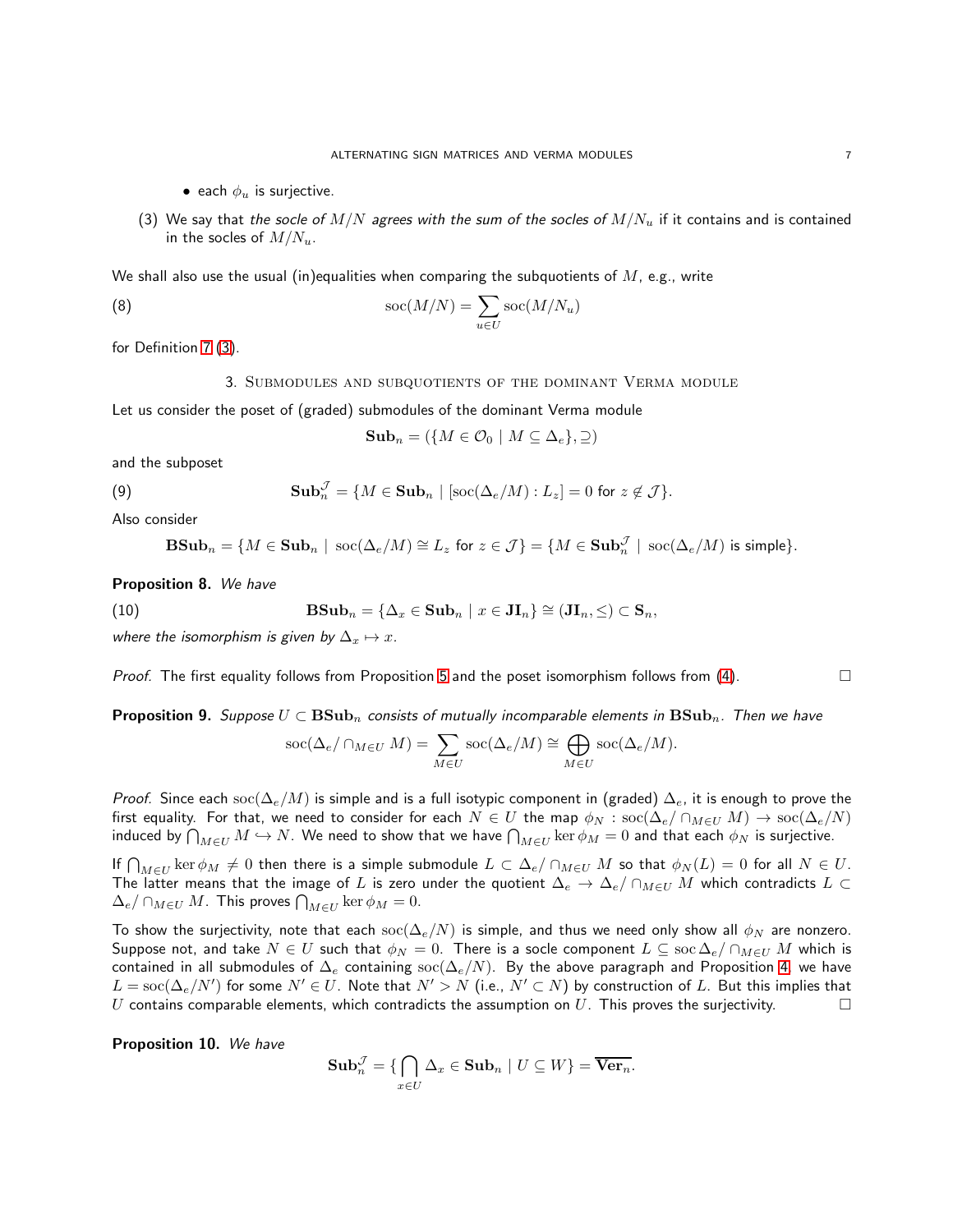8 HANKYUNG KO

*Proof.* Let  $U\subseteq W$  and consider  $\bigcap_{x\in U}\Delta_x$ . By [\(4\)](#page-1-1), we have  $\bigcap_{x\in U}\Delta_x=\bigcap_{x\in U'}\Delta_x$  where  $U'$  is the set of maximal elements in  $U$ . Now  $U'$  consists of incomparable elements, so that Proposition [9](#page-6-2) and Proposition [3](#page-4-3) implies  $\bigcap_{x\in U'}\Delta_x\in\mathbf{Sub}_n^{\mathcal{J}}.$ 

Conversely, suppose  $M \in \textbf{Sub}_n$  is such that the socle components in  $\Delta_e/M$  belong to  $\mathcal{J}$ . Under the bijection  $\Psi$ from [\(7\)](#page-4-0), the socle components corresponds to a set  $U \subset JI_n$ . The elements in U are incomparable by Proposition [8](#page-6-3) since a socle is semisimple. By Proposition [9,](#page-6-2) we have

$$
\operatorname{soc}(\Delta_e/M) = \operatorname{soc}(\Delta_e/\cap_{x \in U} \Delta_x),
$$

$$
M = \bigcap_{x \in U} \Delta_x \in \overline{\mathbf{Ver}_n}.
$$

which implies

Consider the set  $PI(JI_n)$  of the poset ideals of  $(JI_n, \leq)$ , i.e., the subsets  $U \subseteq JI_n$  such that  $x \leq y$  for  $x \in JI_n$ and  $y \in U$  implies  $x \in U$ . Then  $PI(JI_n)$  is a poset under the inclusion.

<span id="page-7-0"></span>Proposition 11. We have

$$
\mathbf{Sub}_n^{\mathcal{J}}\cong\mathbf{PI}(\mathbf{JI}_n)
$$

as posets, extending the isomorphism  $\textnormal{BSub}_n \cong \textnormal{JI}_n$  from  $(10).$  $(10).$ 

*Proof.* By Proposition [8,](#page-6-3) the poset morphism  $\Omega: {\bf Sub}_{n}^{\mathcal{J}} \to {\bf PI}({\bf J}{\bf I}_{n})$  given by

 $\Omega(M) = \Psi^{-1}(\{\text{the subquotients in }\Delta_e/M\text{ isomorphic to some }L_z\text{ with }z\in\mathcal{J}\})$ 

is well-defined. Note that the ideal  $\Omega(M)$  is (minimally) generated by the subset

 $\Psi^{-1}(\{\text{the sole components in }\Delta_e/M\}).$ 

By Proposition [9,](#page-6-2) the map  $\Omega$  is also an isomorphism. The inverse is

$$
\Omega^{-1}(U) = \bigcap_{x \in \max(U)} \Delta_x,
$$

where  $\max(U)$  denotes the set of maximal elements in  $U \subseteq \mathbf{JI}_n$ .

4. Alternating sign matrices and Verma modules

The following characterization of  $\text{ASM}_n$  appears to be well-known and is discussed in [\[11,](#page-8-2) Section 3].

<span id="page-7-1"></span>Proposition 12. We have a lattice isomorphism

$$
\mathbf{PI}(\mathbf{Tetr}_n)\cong\mathbf{ASM}_n
$$

which extends the composition of  $\text{Tetr}_n \cong \textbf{JI}_n$  from Proposition [10](#page-6-4) and the embedding  $\textbf{JI}_n\subseteq \textbf{S}_n\hookrightarrow \text{ASM}_n$ .

Proof. The identification explained in [\[11,](#page-8-2) Section 3] can be made more explicit by placing the tetrahedron in  $\mathbb{Z}^3$ as in Section [1.3.](#page-4-4) Doing so, the composition  $\mathrm{Tetr}_n \cong \mathbf{JI}_n \subseteq \mathbf{S}_n \hookrightarrow \mathbf{ASM}_n$  has the image consisting of all join-irreducible elements in the distributive lattice  $\text{ASM}_n$ , latter being characterized in [\[9,](#page-8-3) Section 5] in terms of the monotone triangles (see also [\[11,](#page-8-2) Section 3] for the bijection between the monotone triangles and  $\text{ASM}_n$ ). The claim now follows from the fundamental theorem of distributive lattices.  $\Box$ 

All steps needed in our proof of the main theorem are now established.

 $\Box$